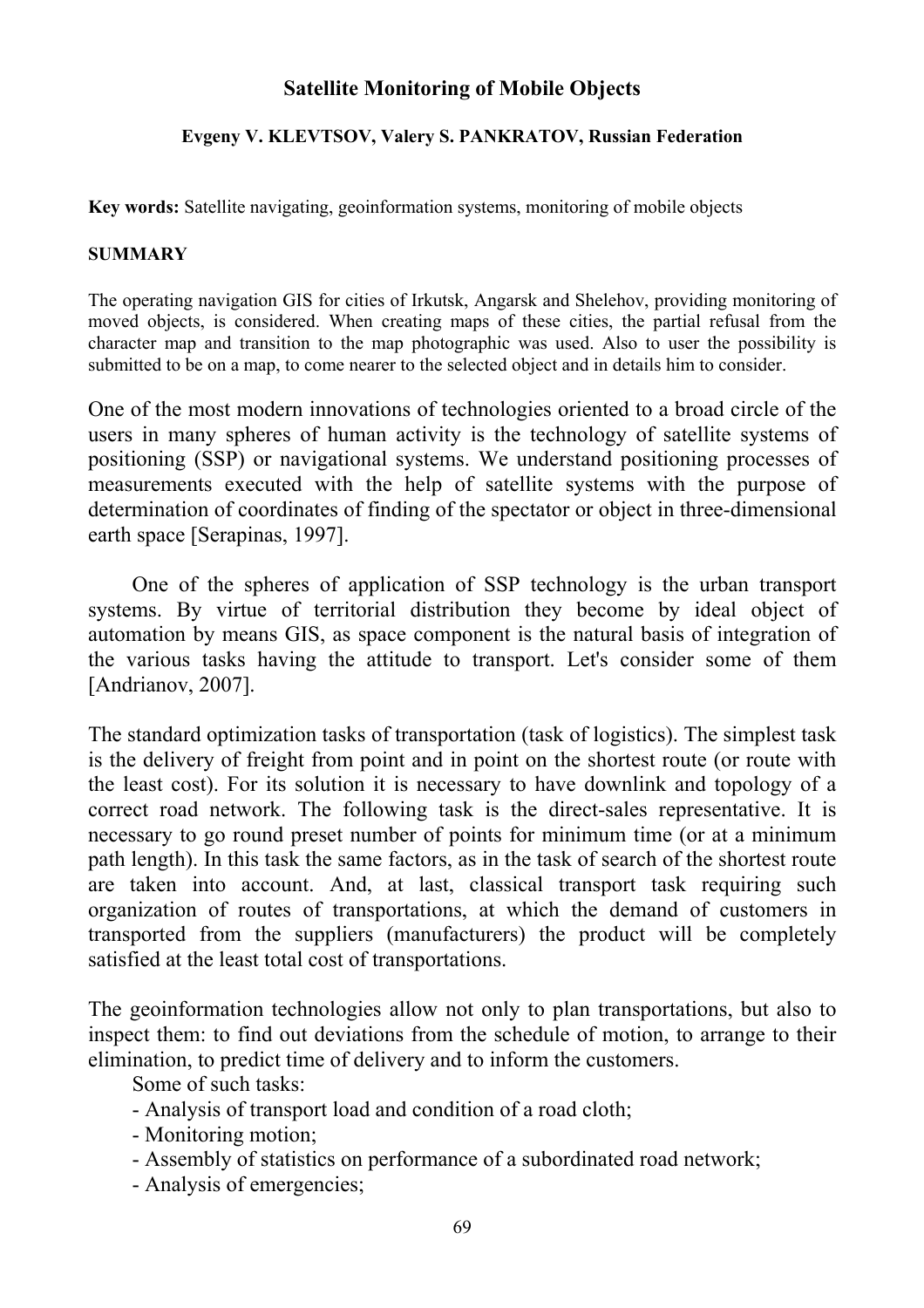- Planning and analysis of an enroute network;
- Scheduling;
- Coordination of time-tables with other types of transport.

Since 2007 the faculty of an engineering geodesy and cartography of Irkutsk state technical university (EGC ISTU) together with the company «Magic Systems» develops the project called "INFOSITY" [Plusnin, 2008]. The purpose of the project is the creation of a multi-purpose geoinformation system integrating in a large spectrum of various geotools. "INFOSITY" – charge-free geoinformation software product containing valuable three-dimensional model of cities of Irkutsk, Angarsk and Shelehov, telephone quick reference containing more of 8000 organizations and firms, geobound virtual panoramas both photos of city and organizations, and as initially built-in valuable on-line tools of monitoring of any mobile objects.

The executed activity consist of creation of a transport (automobile) navigational system for agglomeration of Irkutsk – Angarsk – Shelehov, basing on a carefully executed map of the pointed cities in a scale 1: 10 000. The cartographical activities are executed by the employees EGC ISTU. The maps composed under the data DL from satellites EROS-A and EROS-B with the spatial sanction on district 1.9 and 0.7 meters accordingly.

Standard procedures of processing Satellite snapshots and high-precision coordinate binding of the maps to the topographical basis previously were executed. Then the automated decoding of objects of space snapshots is made: structures, roads, reservoirs, sites of wood vegetation with subsequent векторизацией of objects and formation of a data base (DB). The created DB allows an information system to execute functions of the electronic quick reference – search of object to the address, name, and telephone number.

At creation of maps agglomeration of cities the approach distinguished from creation of conventional maps and the atlases was applied. The partial failure from the character map was used and in a number of cases was branched to the map photographic, a capability the user also was simulated to be «on a map», being transferred on it [Berlyant, 2006]. For this purpose the data placed in base, did not limit by a usual text – digital signature. In the basis accommodation of the additional information as virtual panoramas and virtual rounds is incorporated.

Virtual panoramas and rounds – one of most effective at present of ways of representation of the information, as they allow making the fascinating of virtual excursions and create for the user full illusion of presence. So, in a course "of travel" it is possible to approach or to remove any object, to look round on the parties, in detail to consider separate details of object, to survey a panorama from apart, to look upwards – downwards, to come nearer to a selected point or to be deleted from it, through active zones to be transferred from one panorama on another, for example,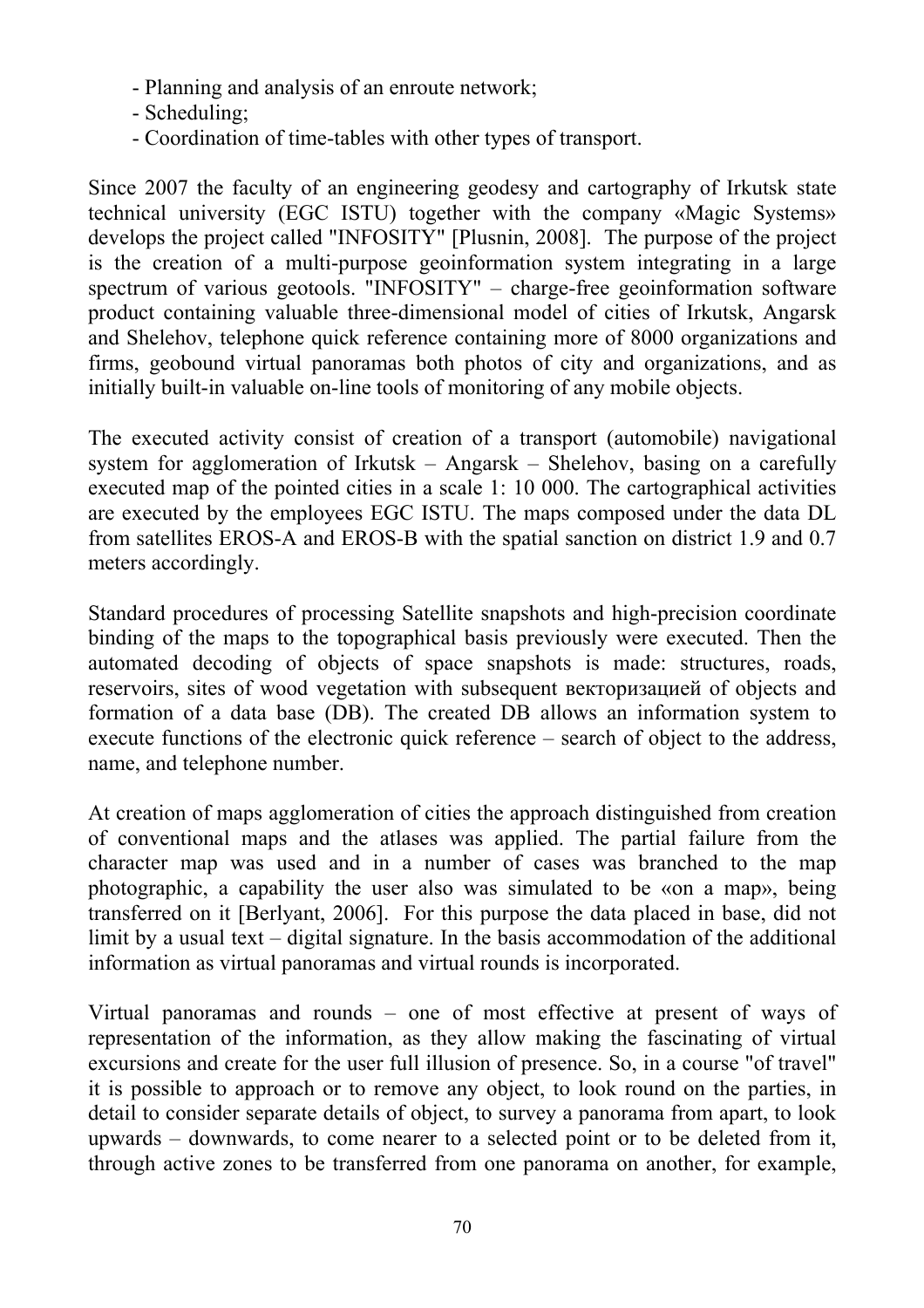"to take a walk" on separate premises etc. And all this it is possible to do in the necessary rate and in the order, convenient particular user.

The basis of virtual round is made by (with) spherical photos (panoramas) giving a capability of the full review (view) "around of" (360х360 of degrees).

There is a capability to add anyone three-dimensional models (if necessary transferring in real time). In the current version there are the examples of accommodation of buildings, bridges, building sites, stops, and also publicity boards. (Fig. 1).



**Fig. 1**: A fragment of a three-dimensional map (Irkutsk)

In further it is supposed to cover more than halves of area of cities real 3D with models of buildings and facilities, the activity in the given direction conducts permanently. For increase of productivity of a system the radical optimization of a load and response of the program will be made, the search capabilities are processed. Updating a system 2 times per one year is supposed.

In a geoinformation system "INFOSITY" the on-line tools GPS/GSM of monitoring of any mobile objects is built initially – in. (Fig. 2)

There is a capability to inspect site of objects in real time, to view routes of movements for any period, and as to form the reports of movement for any period. As a result of activity above the project "INFOSITY" maps for usage in navigational devices of corporations GARMIN, NAVIGATOR with the established program NAVITEL are also developed. The data of a map allows automatically to create a route of motion in view of an urban decoupling, to make address search and other functions dependent on the software established in device (Fig. 3)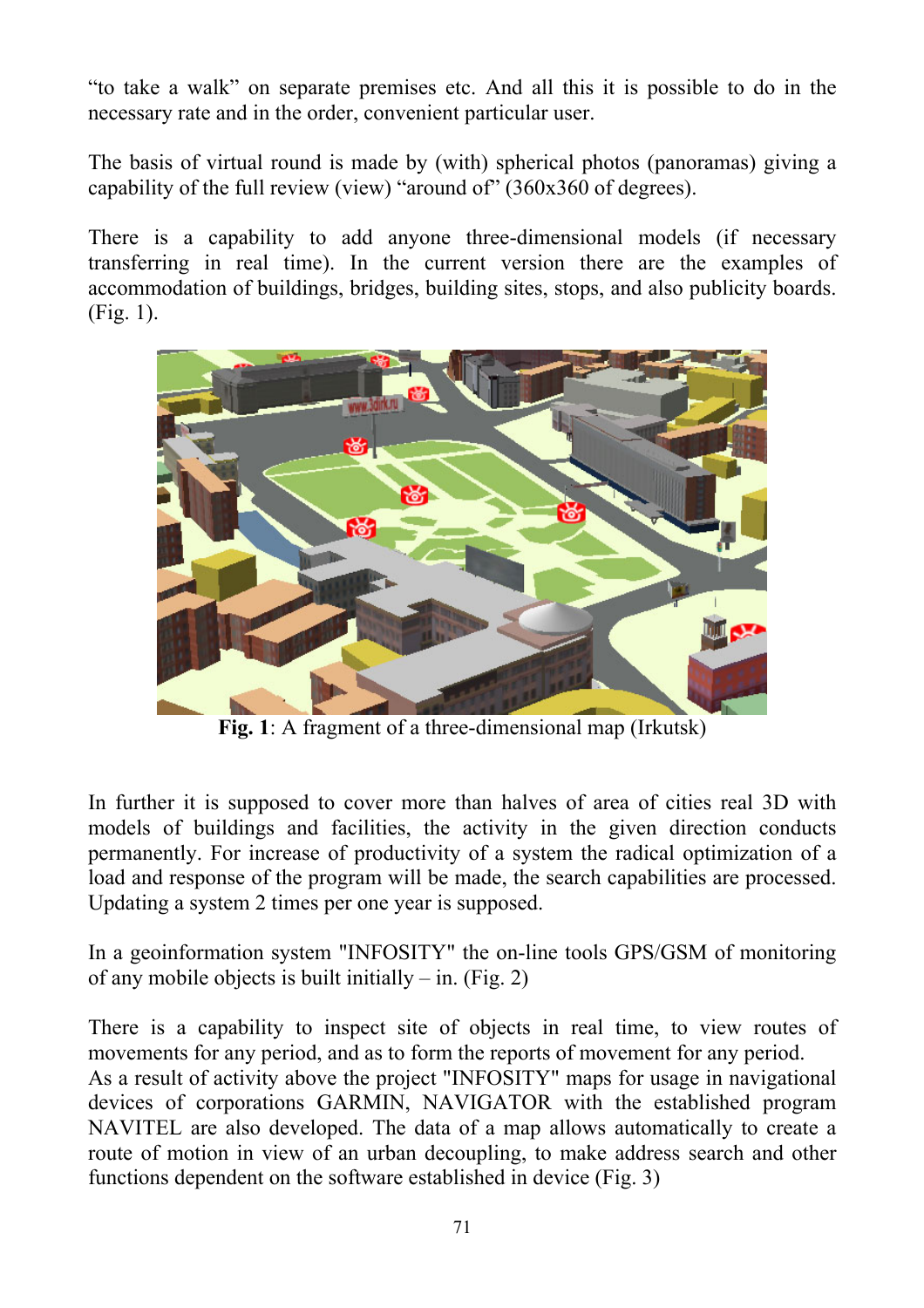

**Fig. 2:** A fragment of a map with a function of monitoring of a vehicle



**Fig. 3:** A fragment of a map from the navigational device GARMIN with the route of motion

In final realization of the program all capabilities of security monitoring, control of fuel and control of activity of any aggregates and gears, removal, review and storage of photos from cameras connected to devices will be added and as social tools (capability to add the friends and to see their objects on a map in the access).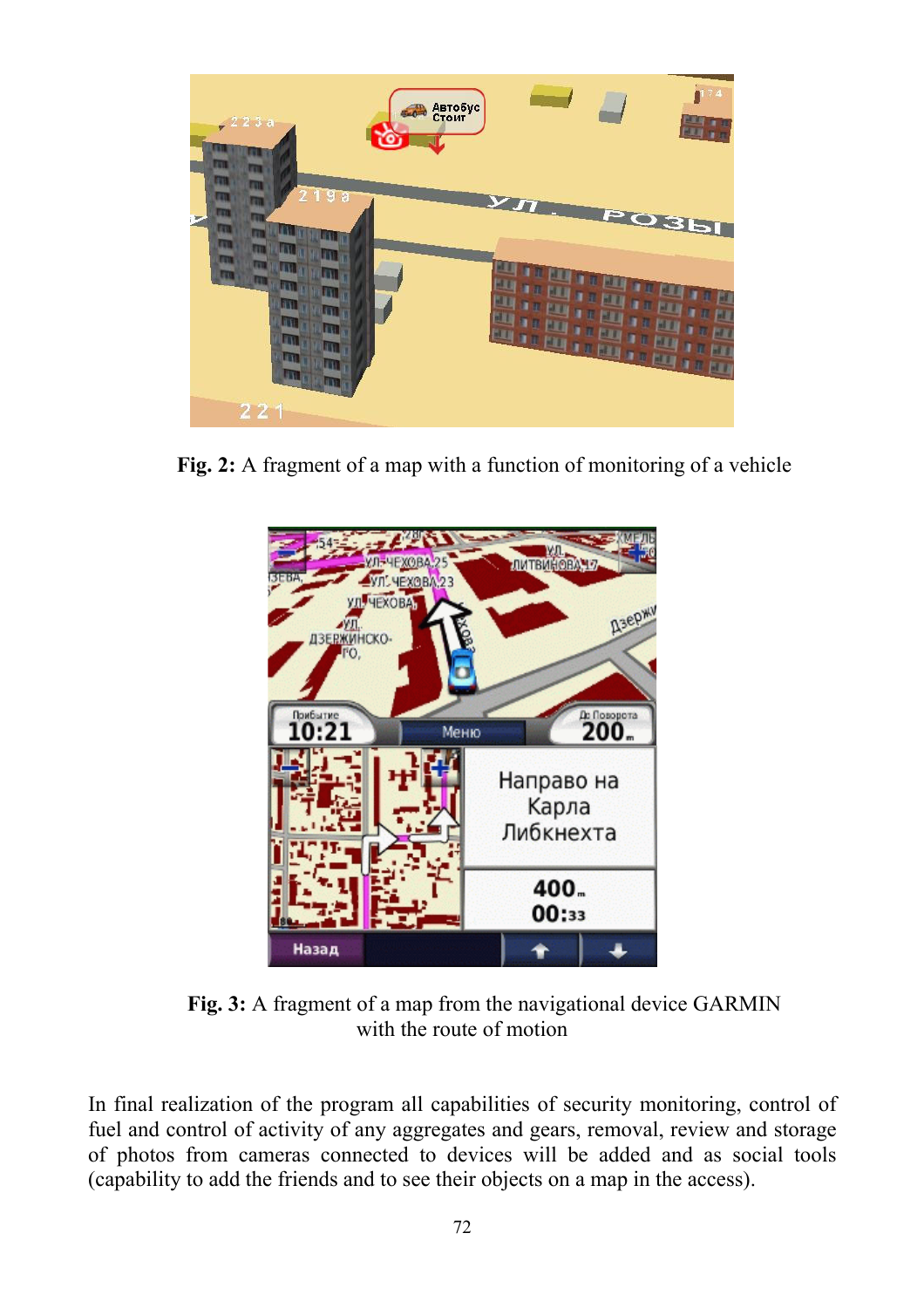Thus, the system "INFOSITY" integrates in itself an electronic map, function of the electronic quick reference, advertising means, and means of monitoring of mobile objects.

Let's summarize. As a result of performance "INFOSITY" we receive data sets – linear objects displaying a trajectory of motion of all vehicles, connected to a system and dot objects – units displaying place of a stop of automobiles. The system records, in what instant each of machines is in the given point on a track (or on "parking") and saves a trajectory of motion of the automobile in a DB of dispatching center.

We already spoke, that as a result of broad demand the transport information is valuable resource, and the value her consists, including, in uttermost objectivity of this information, that is determined by a way of its obtaining.

It is uneasy to see, how the available data can be used for the solution listed before the tasks. Usage of the data of our SSP in statistical and monitoring the tasks – purely system is obvious and is intended for this purpose. In the tasks of logistics in main (basic) the exact electronic maps and analytical capabilities GIS with connected optimization modules are used. For the analysis of emergencies the data of dispatching center about trajectories of motion, time and rates of the participants RТI are used. At realization of an estimation of transport load and condition of a road cloth we use the data about total of passing automobiles, their characteristics (it is possible, received from a DB of firms – owners of vehicles or State inspection of safety of road motion), characteristic of a road cloth, including normative (received from appropriate road services). The simple statistical calculations give the answer to put questions, besides, constant and, on the first sight, the unmotivated build-down of transport load on some site of a road can to testify to deterioration of a condition of cover (coating) of this site etc.

The implementation of these tasks will require some additional costs:

Organizational – tolerance to data bases of the interested departments with the subsequent granting of own results;

Scientific – selection and analysis of available developments, adapting them under the put tasks, determination of the necessary inquiries to a system and creation for them of standard templates, and also creation of new algorithms and programs;

Technological – assuring compatibility of a SSP with received or created modules and, for certain, other costs to anticipate which occurrence now it is inconvenient enough.

It is necessary also to mark, that the regular obtaining valuable space and attributive of the information enables constant actualization of digital cartographical materials and semantic data bases, capability of simulation analysis and "playing" of a plenty of versions of development of territories, and also their visual representation, ecological monitoring, creation of the cartographical and semantic basis multifunction territorial GIS.